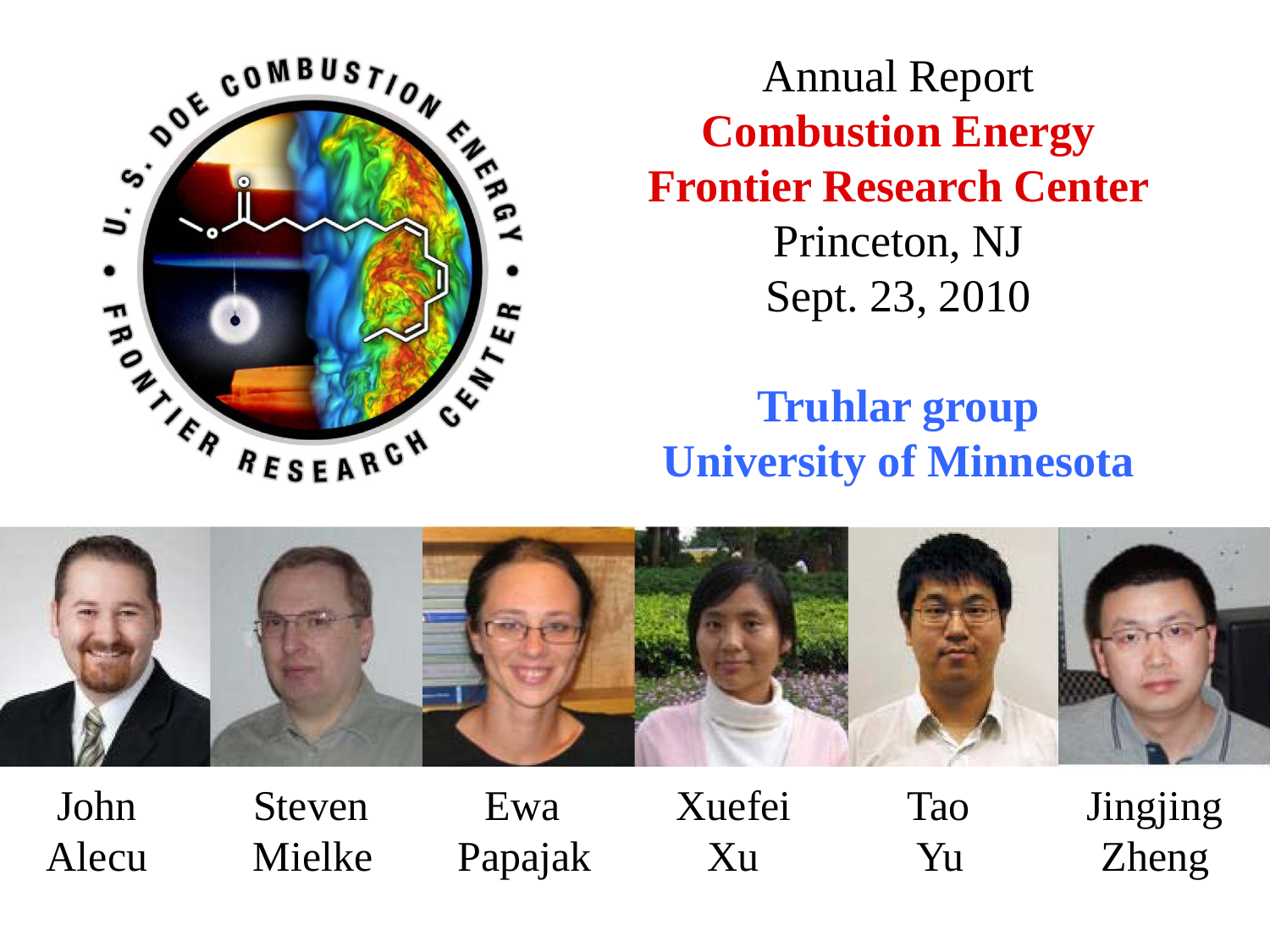## **Practical methods for including torsional anharmonicity in thermochemical calculations on complex molecules**

- We proposed a new approximation called the multi-structural method with torsional anharmonicity (MS-T) to calculate conformational-vibrational-rotational partition functions.
- It is applicable for molecules with multiple torsions coupled with overall rotation, each other, and/or with other low-frequency modes
- Assigning each torsion to a specific normal mode is not required.
- It has low computational cost, requiring no torsion barriers or scans.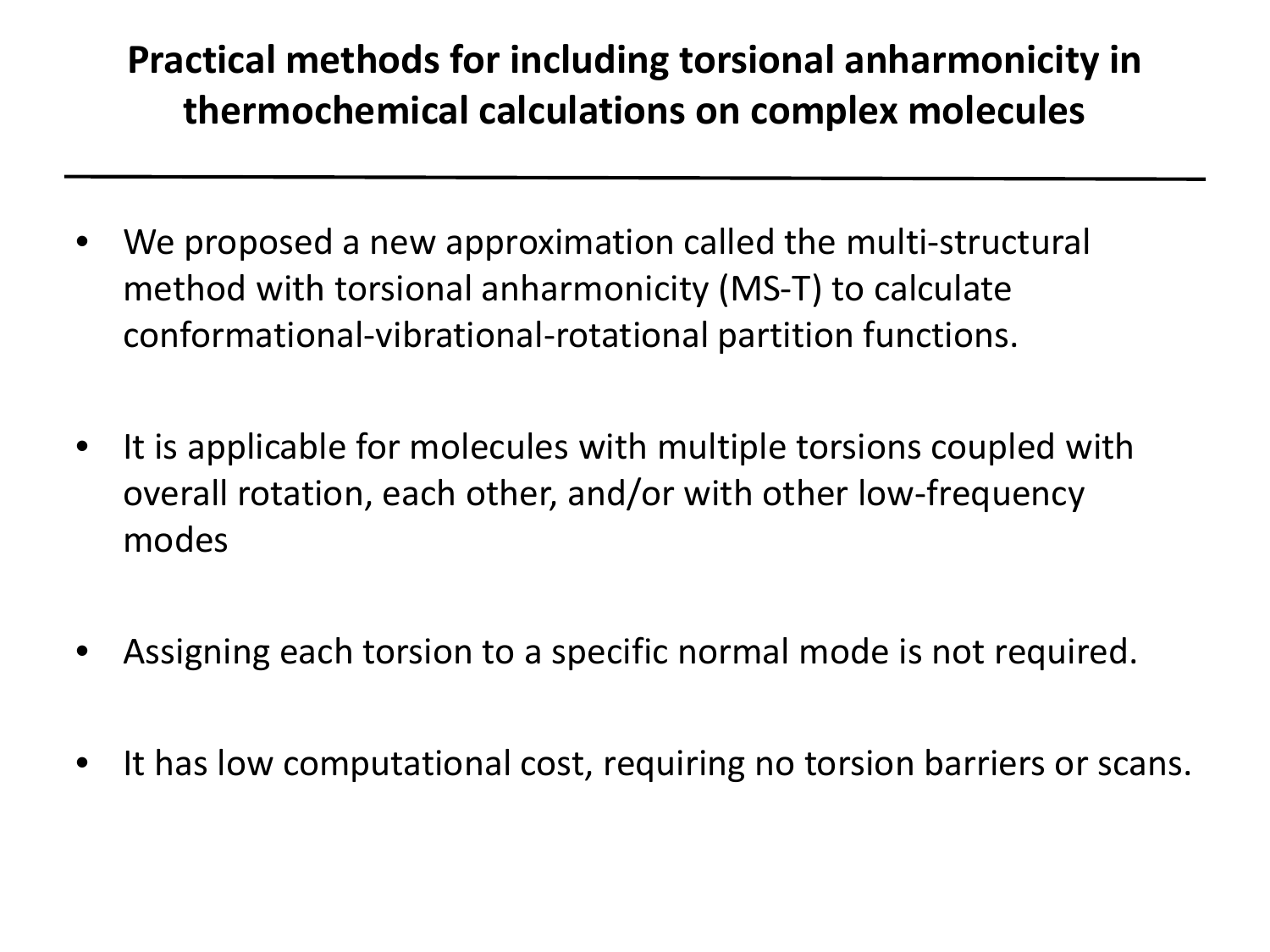# Effect of conformational entropy and torsional anharmonicity on the butanol partition function



Ratio of the conformational-rovibrational partition function of butanol calculated by the multi-structural method to that calculated by the single-structure HO approximation at the global minimum.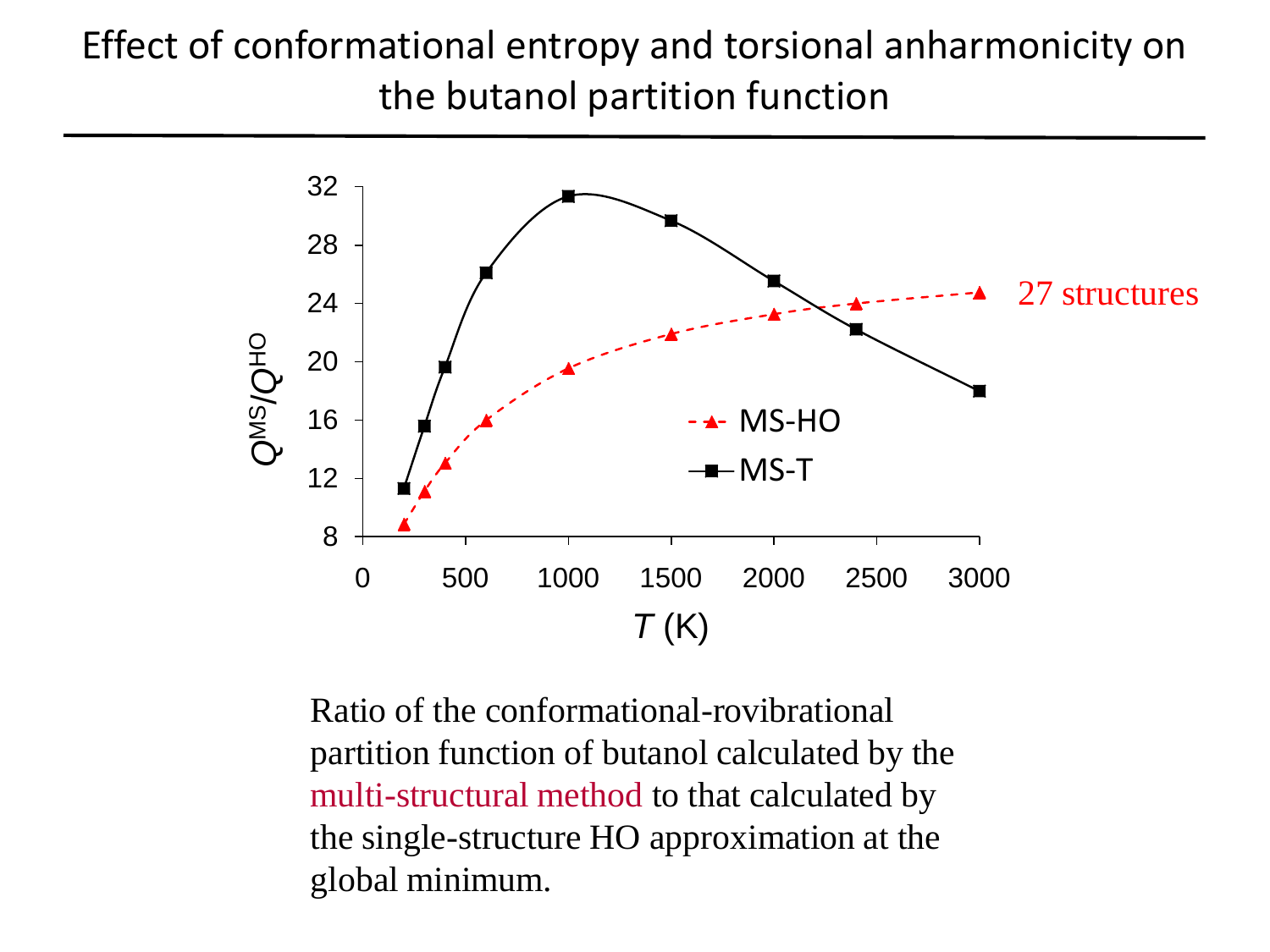#### 1-pentyl radical



Ratio of the conformational-rovibrational partition function of 1-pentyl radical calculated by the multistructural method to that calculated by the singlestructure HO approximation at the global minimum.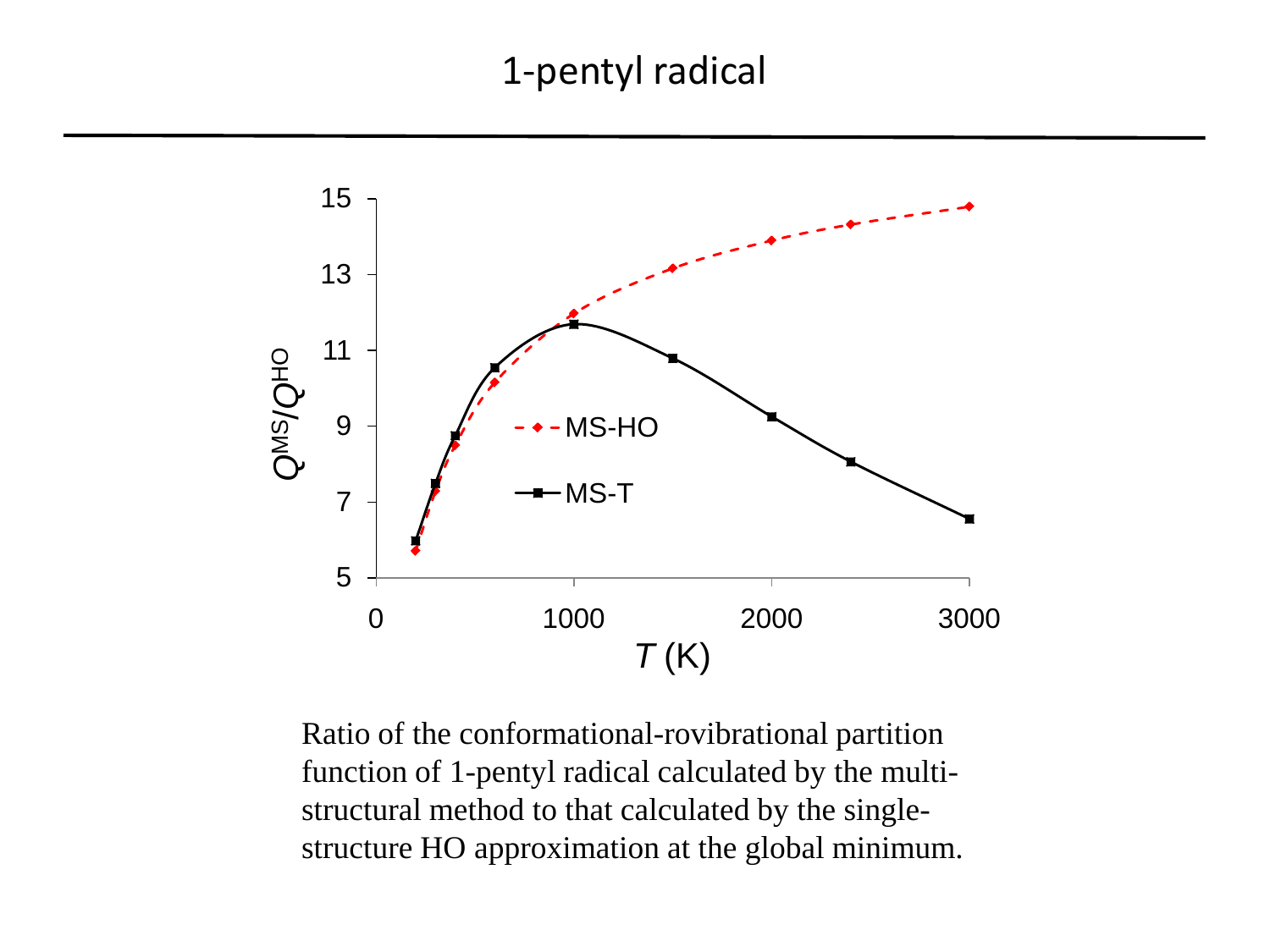#### Equations: Multi-structural torsion method



For other slides in this presentation,  $Z_i$  is not included yet.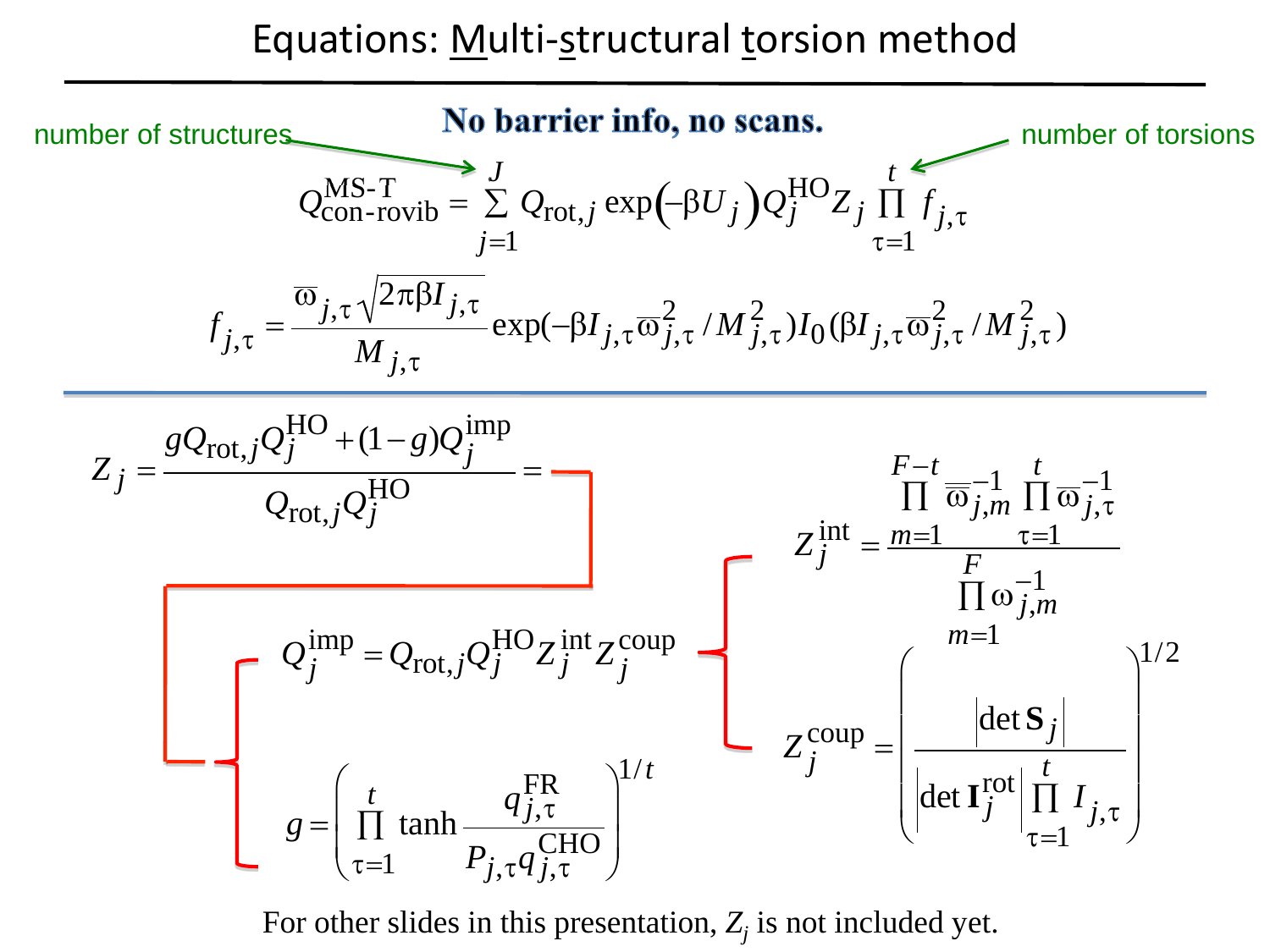# **The 1, 4-Hydrogen Shift Isomerization of the 1-Pentyl Radical**

Multistructural anharmonicty is dominated by torsions in the potential energy surface of the reaction.

Reactant: 1-pentyl 4 torsions, 15 distinct structures

Product: 2-pentyl 4 torsions, 7 distinct structures

Transition state: 1 torsion, but 2 distinct structures (due to the ring inter-conversion)

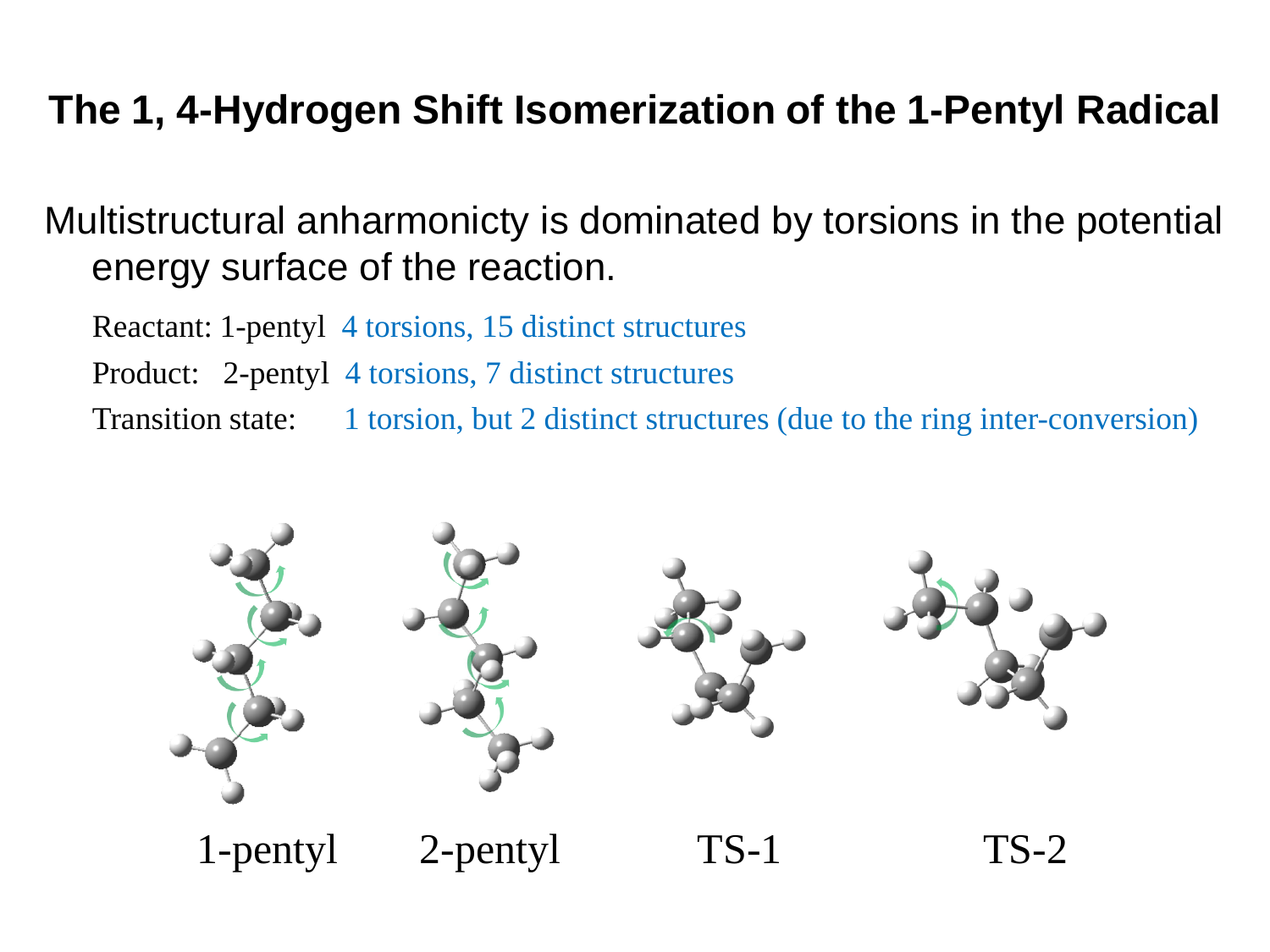### **A practical approach to compute the rate constant**



#### **Reaction path for variational effects and tunneling**

Multi-configuration Shepard Interpolation:

- PES of 1-pentyl and 2-pentyl by MM3 force field
- 9 Shepard-points (energy, gradient, Hessian) by M06 functional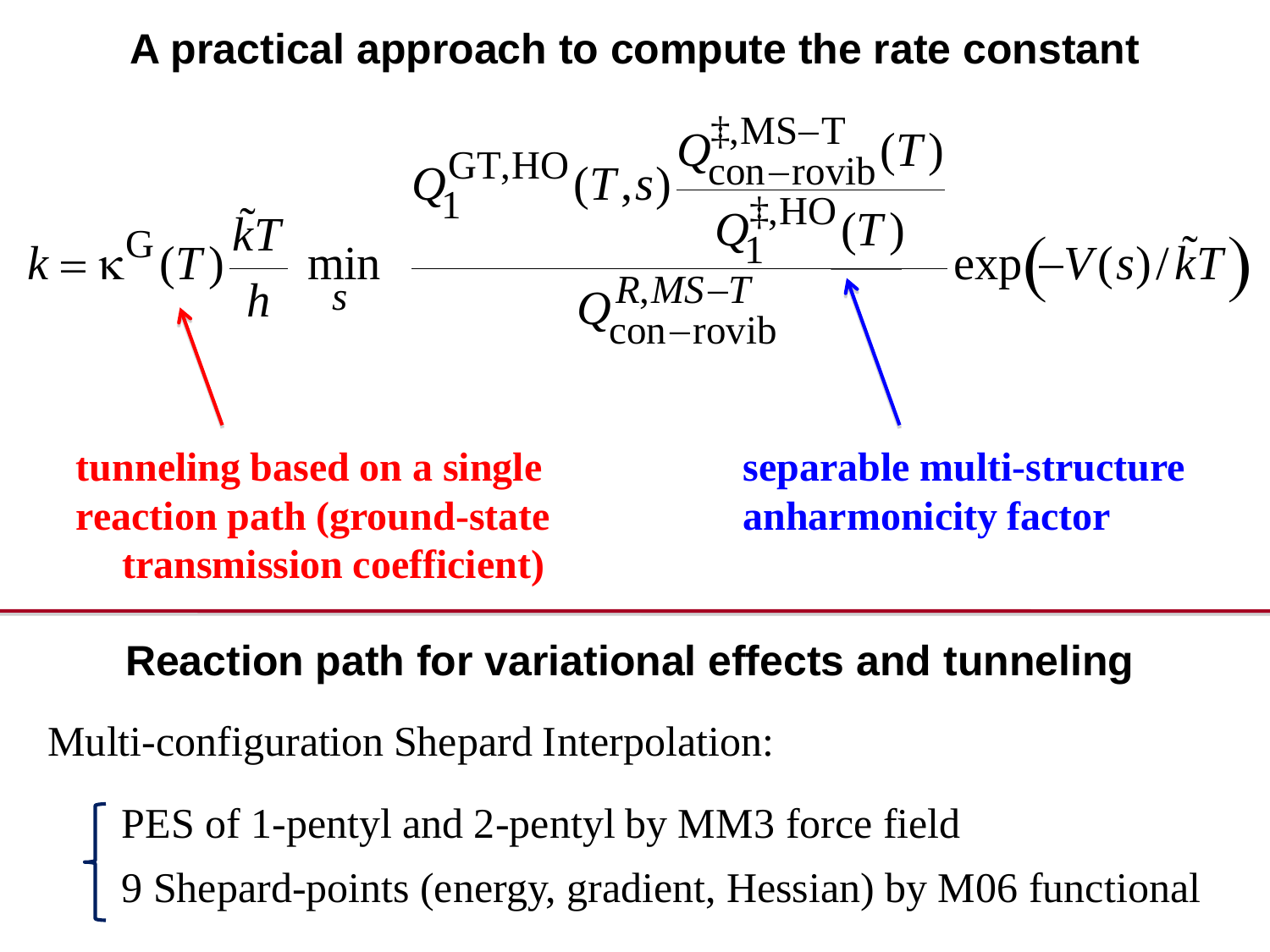# **The 1, 4-Hydrogen Shift Isomerization of the 1-Pentyl Radical (cont.)**

Multi-structure anharmonicity factors *F*MS-T for reactant, TS, and product

| T(K) | F <sup>R</sup> | $F^{\ddagger}$ | $F^{\rm P}$ |
|------|----------------|----------------|-------------|
| 300  | 6.8            | 2.0            | 11.0        |
| 600  | 10.0           | 2.2            | 14.1        |
| 1000 | 11.9           | 2.2            | 14.0        |
| 1500 | 12.9           | 2.0            | 11.9        |
| 2000 | 11.7           | 1.9            | 9.6         |



For this slide,  $Z_j$  is not included yet.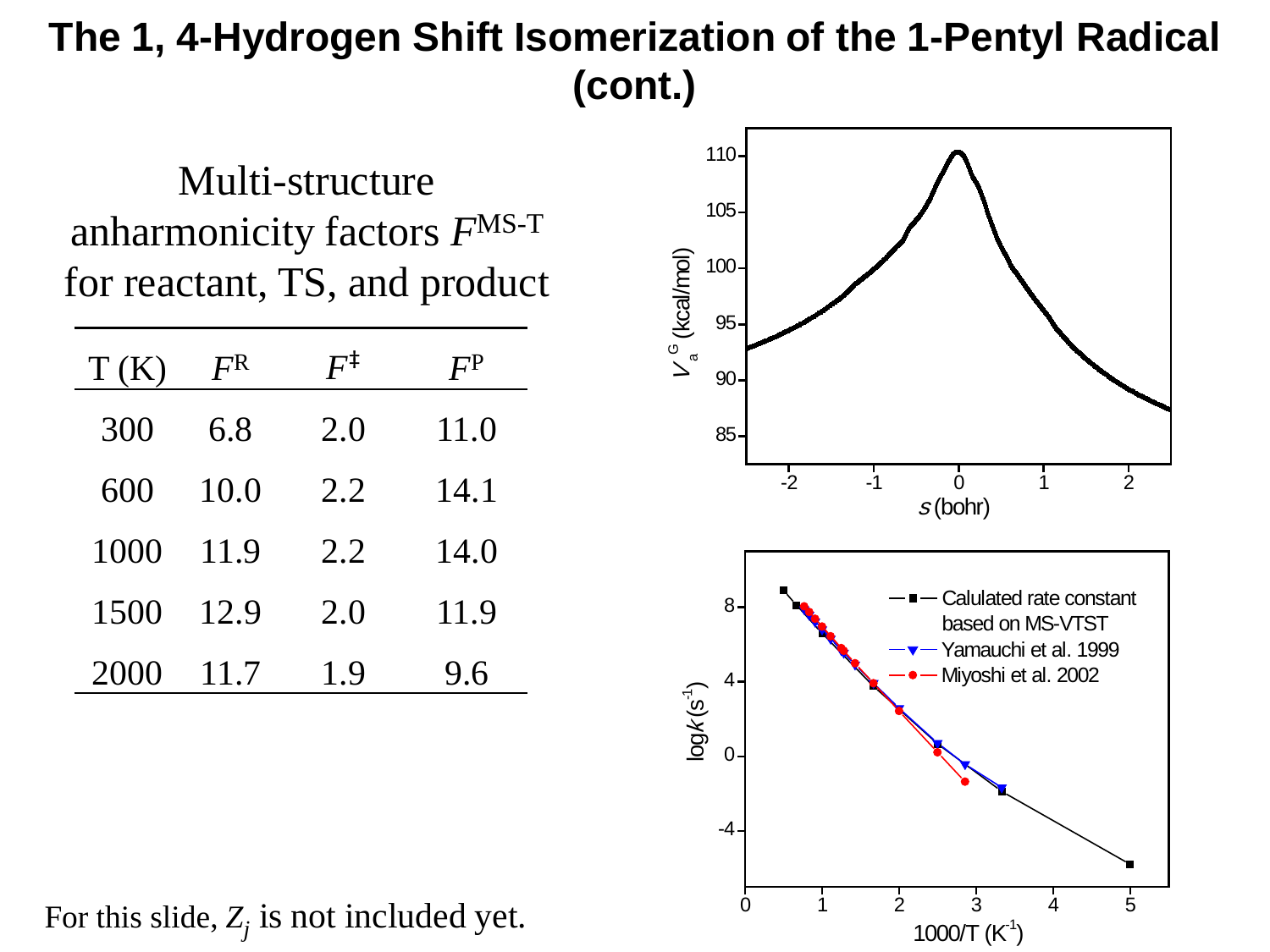#### **John Alecu's poster**

# The Reactions:  $\bullet$  CH<sub>3</sub>OH + HO<sub>2</sub>  $\rightarrow$  CH<sub>2</sub>OH + HOOH (R1a)  $\rightarrow$  CH<sub>3</sub>O + HOOH (R1b)



 $\bullet$  CH<sub>3</sub>OH + CH<sub>3</sub>  $\rightarrow$  CH<sub>2</sub>OH + CH<sub>4</sub> (R2a)  $\rightarrow$  CH<sub>3</sub>O + CH<sub>4</sub> (R2b)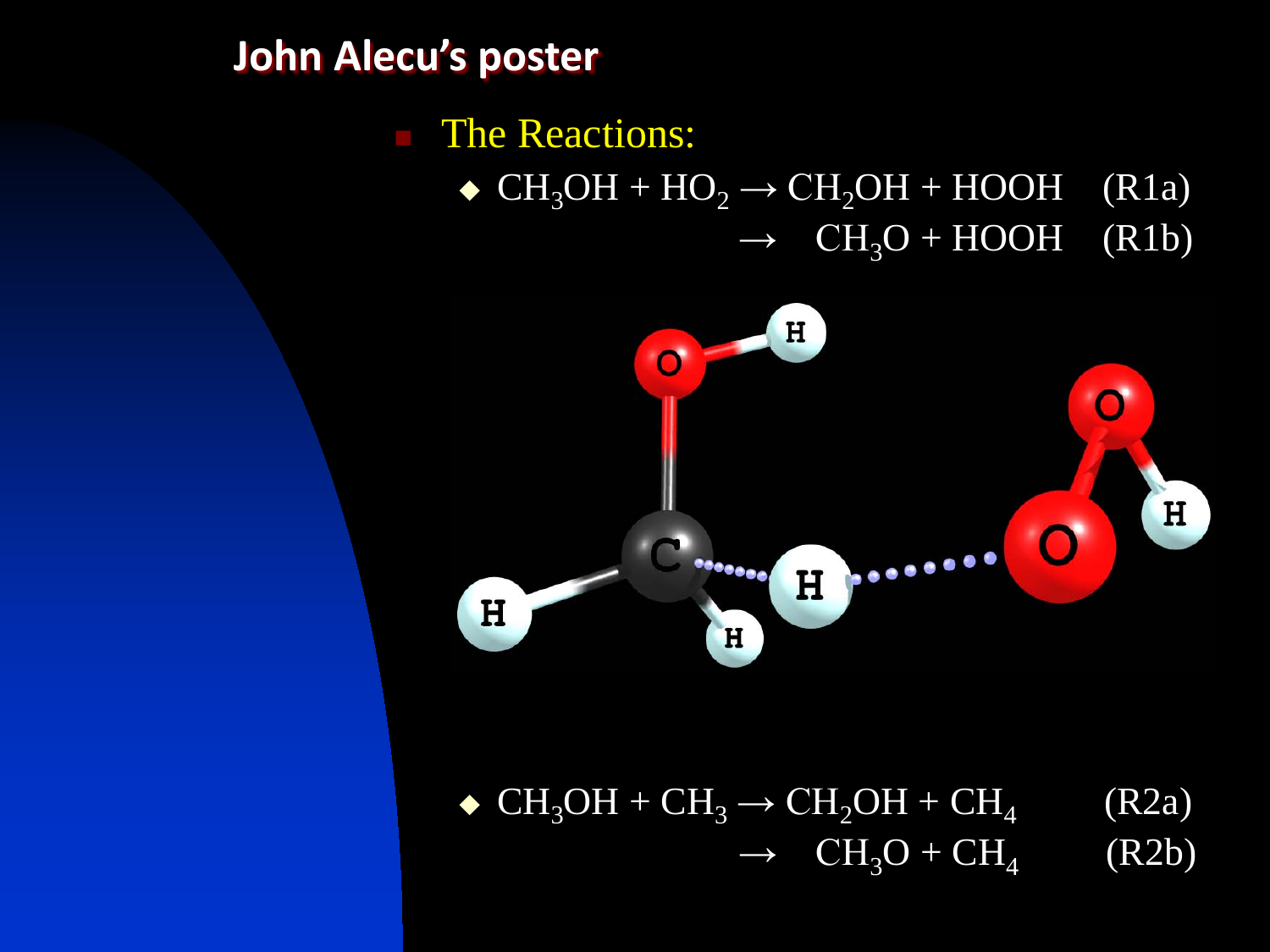

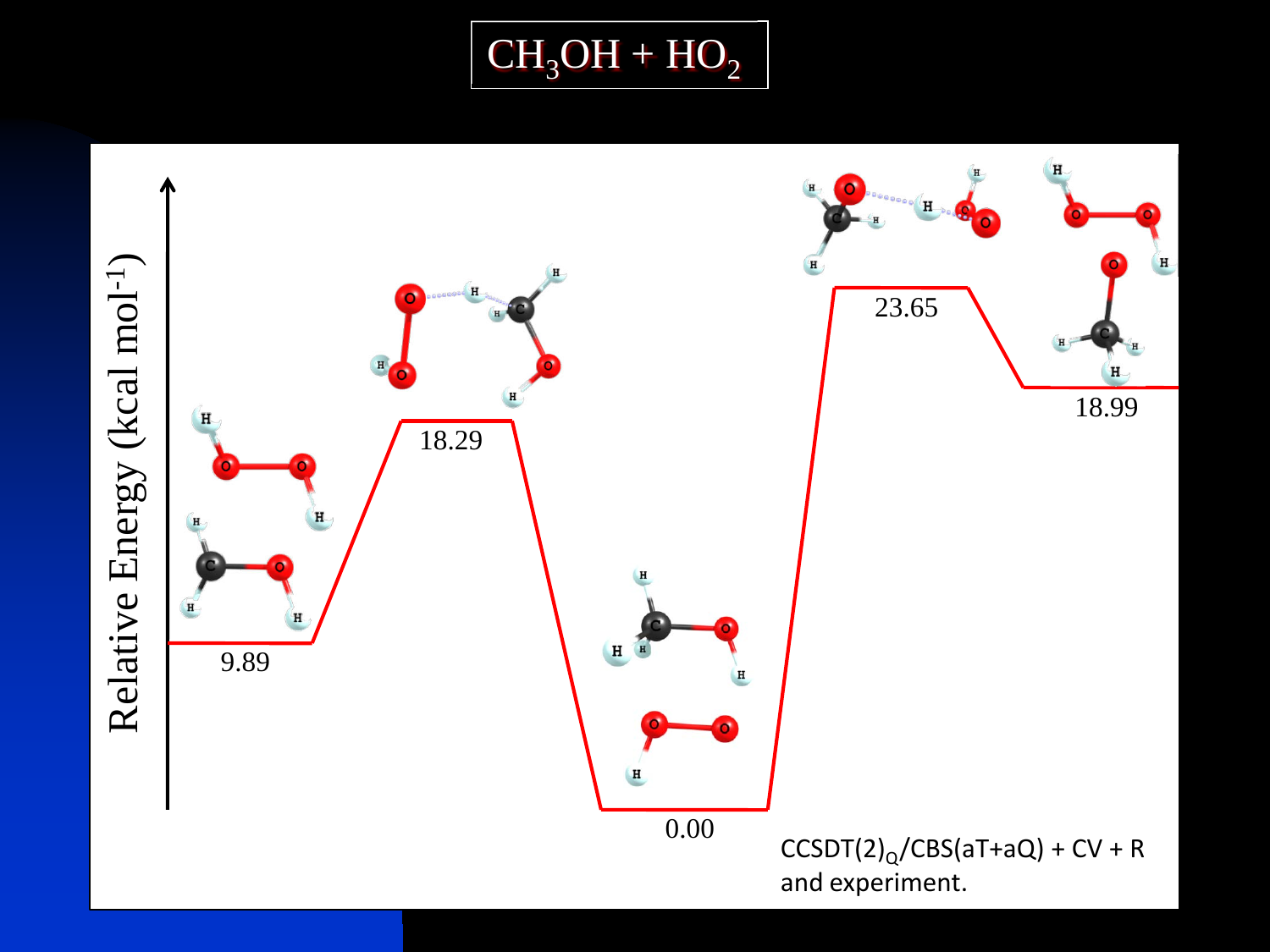

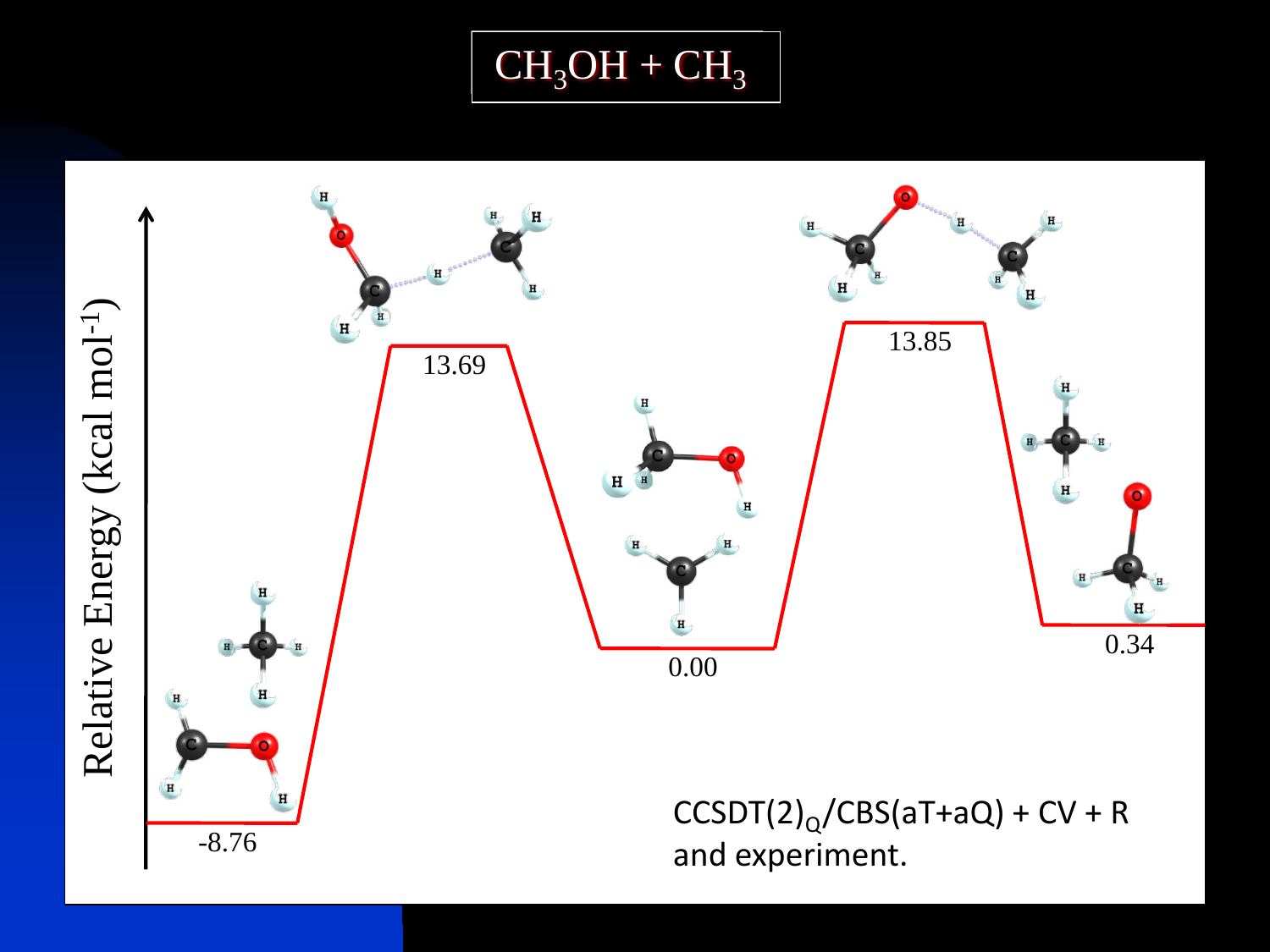

| <b>Mean Unsigned Error (MUE)</b> |  |  |  |
|----------------------------------|--|--|--|
| $(kcal mol-1)$                   |  |  |  |
| Cost<br><b>Average</b>           |  |  |  |
|                                  |  |  |  |
| 78,000                           |  |  |  |
|                                  |  |  |  |
| 0.1<br>16,000                    |  |  |  |
|                                  |  |  |  |
| 0.2<br>4,900                     |  |  |  |
| 900<br>0.4                       |  |  |  |
| 48<br>0.9                        |  |  |  |
| 0.5<br>39                        |  |  |  |
|                                  |  |  |  |
| 0.6<br>19                        |  |  |  |
|                                  |  |  |  |
| 43<br>0.7                        |  |  |  |
| 25<br>0.8                        |  |  |  |
|                                  |  |  |  |

• all calculations based on geometries optimized with M06-2X/MG3S

• single-processor CPU time relative to equivalent HF/cc-pVDZ calculation